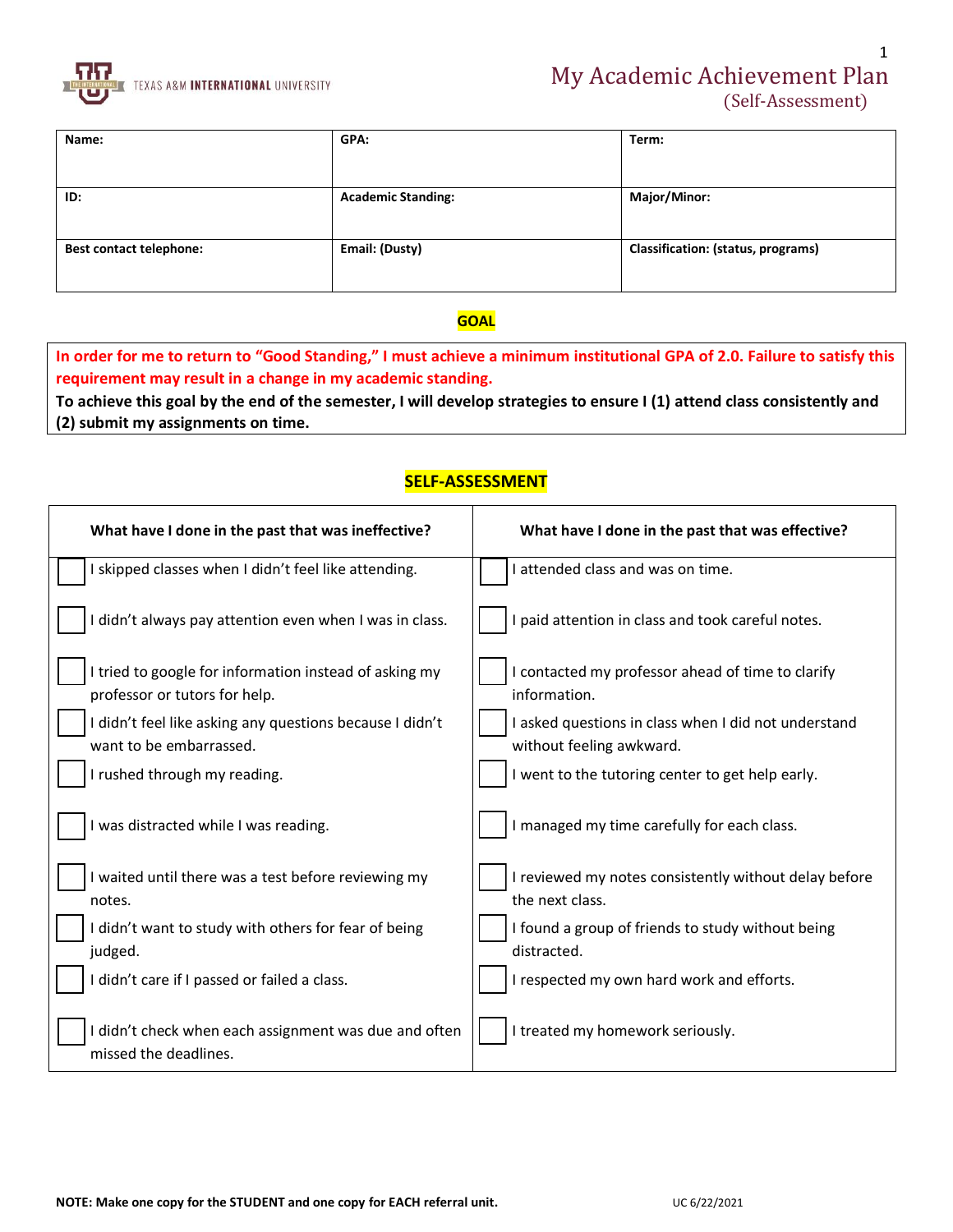

# My Academic Achievement Plan

(Self-Assessment)

2

## **ACTION PLANS**

| <b>Manage Time</b>                                                                                                                                                                                                                                                                                                                                                                      | <b>Manage Tasks</b>                                                                                                                                                                                                                                                                                                                                                                          |  |  |
|-----------------------------------------------------------------------------------------------------------------------------------------------------------------------------------------------------------------------------------------------------------------------------------------------------------------------------------------------------------------------------------------|----------------------------------------------------------------------------------------------------------------------------------------------------------------------------------------------------------------------------------------------------------------------------------------------------------------------------------------------------------------------------------------------|--|--|
| Forward the deadline a week earlier to give myself<br>more time.<br>Pace myself one step at a time<br>Measure how much time is spent on each task<br>Reduce every distractions in my surroundings<br>Avoid getting out of the seat to do something<br>unrelated<br>Select an optimal time to do my task and give my full<br>concentration<br>Review my work efficiency for future tasks | Breakdown each step of a task<br>Decide what must be done now and what can wait<br>Make an appointment with a tutor for each task<br>instead of accumulating them all in one sitting<br>Find out where I'm stuck<br>Study the task carefully to identify if there is more<br>efficient way to do it<br>Schedule other tasks to complete first<br>Review work effectiveness for future tasks. |  |  |

## **Learning skills and studying strategies require two different habits. Here are what I need to do to improve myself.**

| <b>Learning Skills</b>                                                                                                                                                                                                                                                                                                                                                                                                                                                                                                                                                                                                                                                                                                                                                   | <b>Studying Strategies</b>                                                                                                                                                                                                                                                                                                                                                                                                                                                                                                                                                                                                                                                                                                                                                                  |  |  |
|--------------------------------------------------------------------------------------------------------------------------------------------------------------------------------------------------------------------------------------------------------------------------------------------------------------------------------------------------------------------------------------------------------------------------------------------------------------------------------------------------------------------------------------------------------------------------------------------------------------------------------------------------------------------------------------------------------------------------------------------------------------------------|---------------------------------------------------------------------------------------------------------------------------------------------------------------------------------------------------------------------------------------------------------------------------------------------------------------------------------------------------------------------------------------------------------------------------------------------------------------------------------------------------------------------------------------------------------------------------------------------------------------------------------------------------------------------------------------------------------------------------------------------------------------------------------------------|--|--|
| Attend class and be on time<br>Ask questions in class<br>Take notes carefully<br>Have all class materials ready (textbook, writing utensils,<br>battery charged, etc.)<br>Complete reading before class<br>Complete assigned tasks prior to the next lecture<br>Check for understanding with professor before the next<br>lecture<br>Reflect on new knowledge and try to link to previous<br>learning<br>Search for new information to reinforce current<br>knowledge<br>Meet with professor during office hours to clarify<br>instructions and information<br>Email my professor with questions within 24 hours<br>Schedule tutoring sessions even if I think I've already<br>learned the material<br>Work with groups in and out of class to check my<br>understanding | Review my notes within 24 hours<br>Break down each steps needed to complete an<br>assignment<br>Make sure I plan enough time to complete each task<br>Organize what needs to be done first and what takes<br>the longest time<br>Synthesize class notes with information from the<br>textbook to form my own study notes<br>Develop strategies for memorizing dates, lists,<br>names, formulae, procedures, duration, etc.<br>Stick to a consistent schedule for studying before<br>taking a break<br>Determine how to avoid distractions (put away cell<br>phone, close social media tabs, go to a quiet place<br>like the library, prepare materials, check calculator<br>battery, etc.)<br>Decide when to take a break and how to reinforce or<br>reward myself when tasks are completed |  |  |
|                                                                                                                                                                                                                                                                                                                                                                                                                                                                                                                                                                                                                                                                                                                                                                          |                                                                                                                                                                                                                                                                                                                                                                                                                                                                                                                                                                                                                                                                                                                                                                                             |  |  |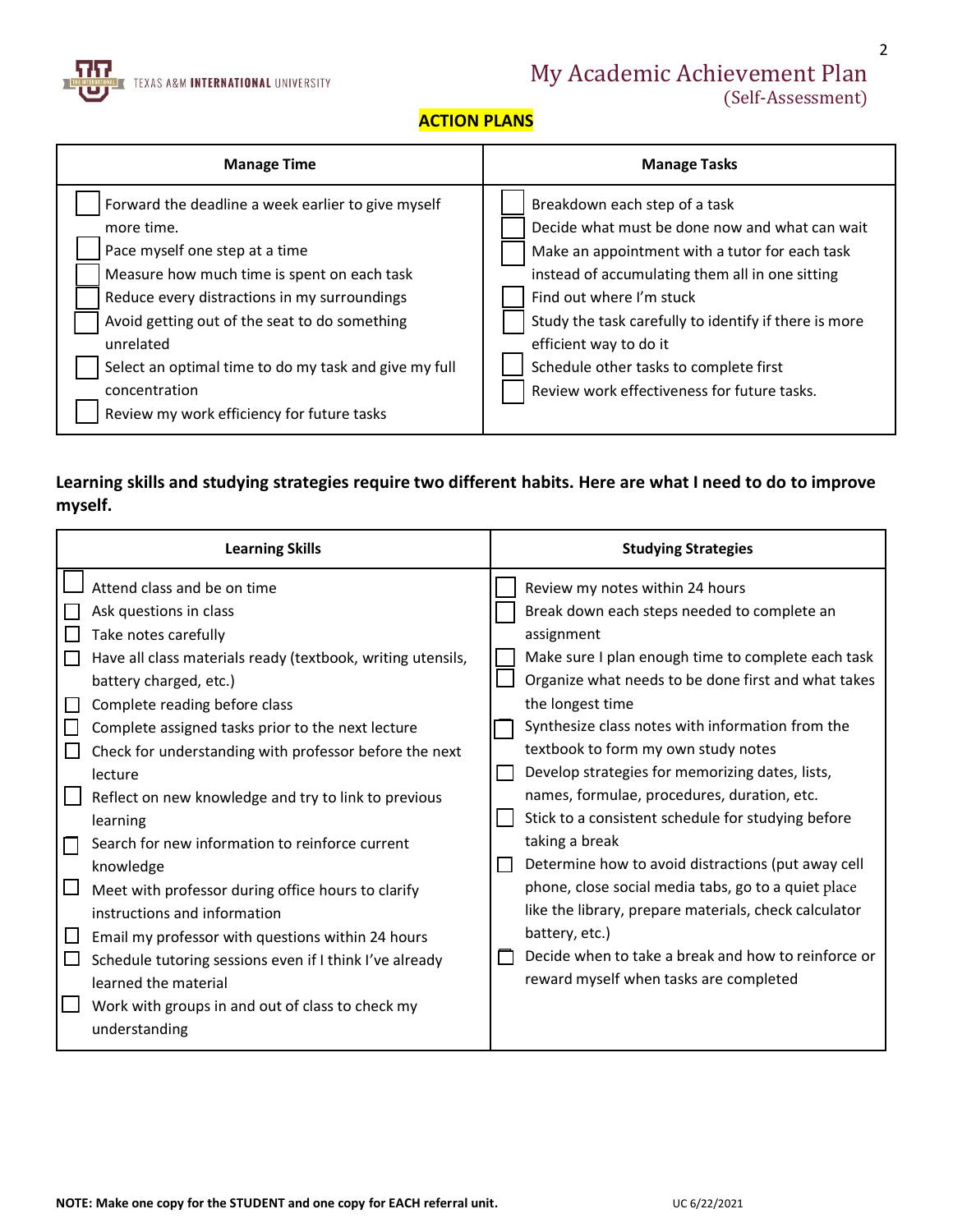## My Academic Achievement Plan



## **AGREEMENT**

(Self-Assessment)

3

**I have completed my self-assessment and understand that my college will review my record at the end of the semester. The criteria for determining my academic standing are as follow:** 

- → Achieved institutional GPA of 2.0 or higher = return to "Good Standing" status
- Failed to achieve institutional GPA of 2.0 but **showed significant efforts to improve** = Remain on "Continued Probation/Suspension" status.
- Failed to achieve institutional GPA of 2.0 and **did not demonstrate efforts to improve** = Suspended from the University.

I agree to implement the strategies listed on this Academic Agreement Plan and my choices and actions will determine my future academic successs.

I agree to monitor my Dusty e-mail regularly.

In order to return to the status of "Good Standing," I agree to meet with my advisor at least four times during the semester to report my progress.

| <b>Progress Monitoring</b> | Date: | Time: |
|----------------------------|-------|-------|
| After Add/Drop Deadline:   |       |       |
| Before Mid-Term:           |       |       |
| After Mid-Term:            |       |       |
| Before Final Exam:         |       |       |

| <b>Comments/Evidence of Progress:</b> |  |  |
|---------------------------------------|--|--|
|                                       |  |  |
|                                       |  |  |
|                                       |  |  |

\_\_\_\_\_\_\_\_\_\_\_\_\_\_\_\_\_\_\_\_\_\_\_\_\_\_\_ \_\_\_\_\_\_\_\_\_\_\_\_\_\_\_\_\_\_\_\_\_\_\_\_\_\_\_

Student Signature Date Communications and the Date Date Date Date Date Date

#### **For Official Use (Please PRINT):**

| Form initiated by:   | Date: |
|----------------------|-------|
| Case followed up by: | Date: |